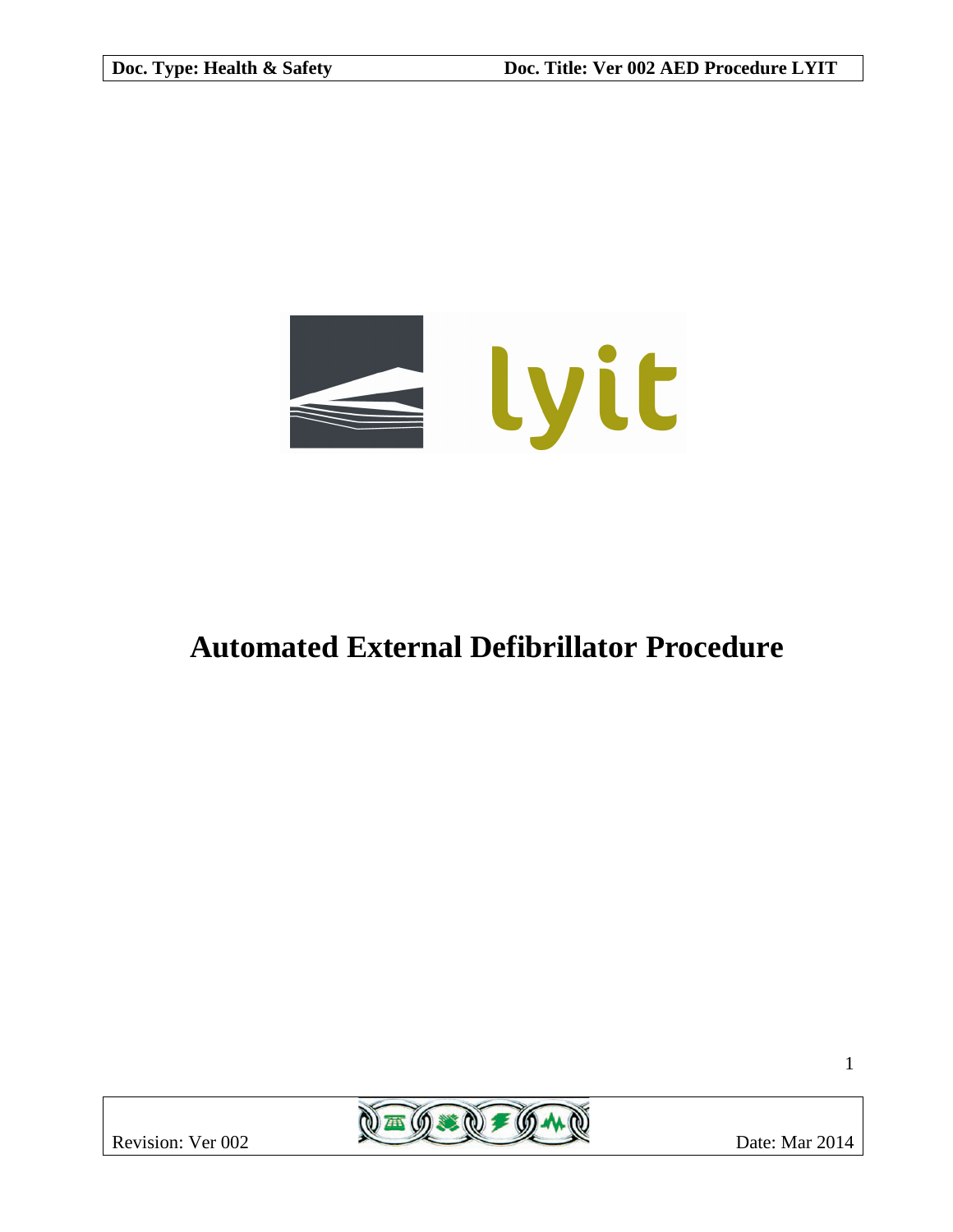## **Contents**

| <b>Section</b>                          | Page |
|-----------------------------------------|------|
| Introduction                            | 3    |
| Medical Direction of the Programme      | 3    |
| Why is early defibrillation important?  | 3    |
| What is an AED?                         | 4    |
| <b>Location of AEDs</b>                 | 4    |
| Equipment                               | 4    |
| Area of Cover                           | 4    |
| Maintenance                             | 5    |
| Actives Status Indicator - Defibtech    | 5    |
| <b>Training Authorized AED Users</b>    | 6    |
| <b>Emergency Response</b>               |      |
| <b>First Aider AED Procedure</b>        | 7    |
| <b>Reporting Procedures</b>             | 9    |
| <b>Post Event Review</b>                | 9    |
| Code of Conduct                         | 9    |
|                                         |      |
| <b>Appendices</b>                       |      |
| Appendix 1 – Maintenance Checklist Form | 10   |
| Appendix 2 – Casualty Report Form       | 11   |
| Appendix 3 – Reference Documents        | 12   |

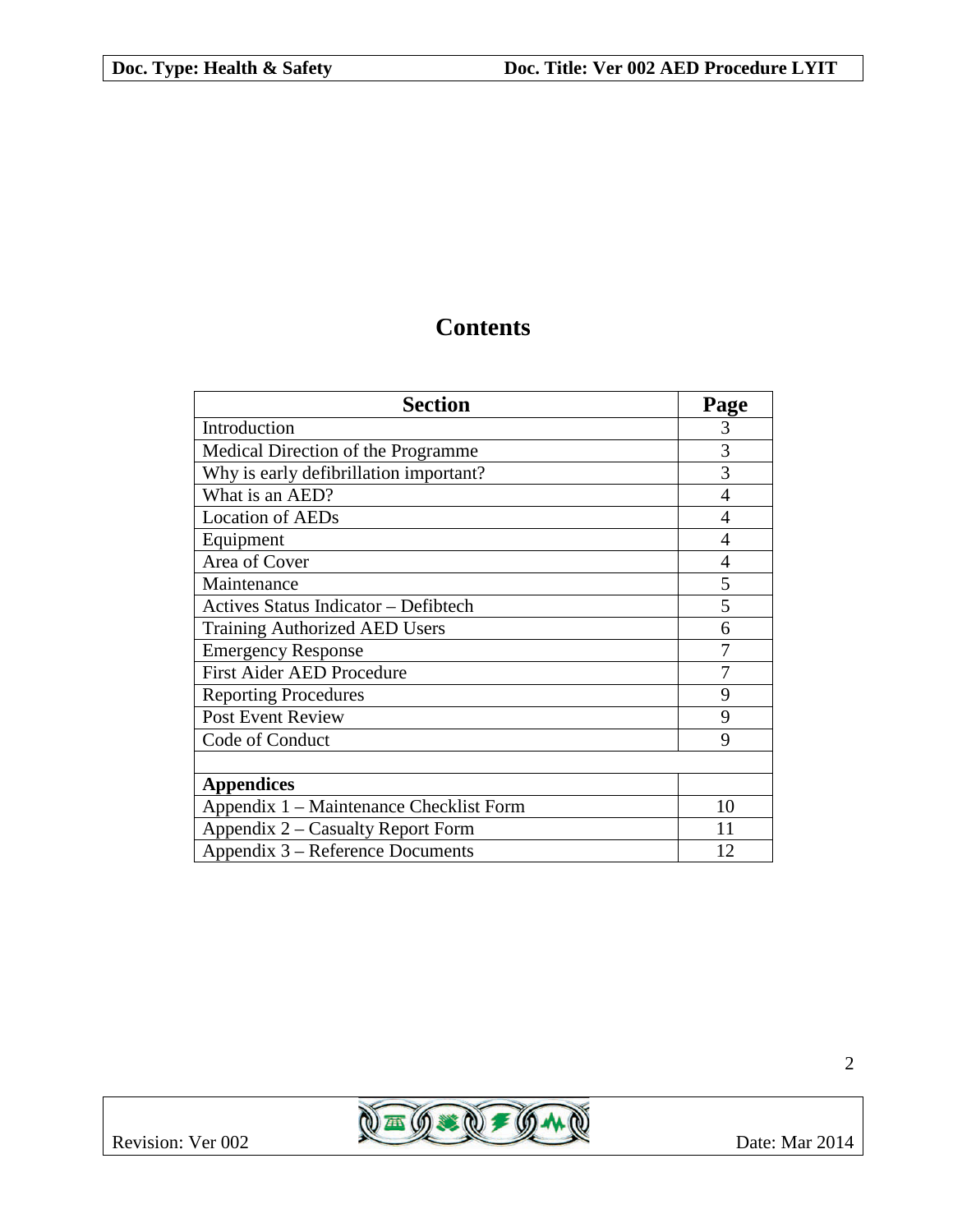## **Introduction**

It is the procedure of Letterkenny Institute of Technology to provide Automatic External Defibrillators (AEDs) at various locations throughout its Letterkenny and Killybegs Campus. These AEDs will make early defibrillation available to students, staff, visitors and contractors who may experience sudden cardiac arrest. The AED are designed to be user friendly, however AEDs must only be used by appropriately trained staff. Please note this document should be read in conjunction with the First Aid procedure document.

## **Medical Direction of the Programme**

The medical services provider and Institute Nurse will provide the following:

- Give input into AED procedure and procedures development
- Assist in post event feedback to responders
- Assist in managing any critical stress issues that may arise through participation in the LYIT AED programme.

## **Why is early Defibrillation Important?**

Early call for Help => Early CPR => Early Defibrillation => Early Advanced Life Support



**Figure 1. Chain of Survival**

In Ireland each year sudden cardiac death claims the lives of between 5000 and 6000 people. Coronary artery disease which causes ventricular fibrillation is the main reason for these deaths. There is supportive evidence that indicates that the Chain of Survival concept; can prevent some of these deaths. The Chain of Survival forms the appropriate framework for the proper management of these emergency incidents. Defibrillation is without a doubt an important link in the Chain of Survival.

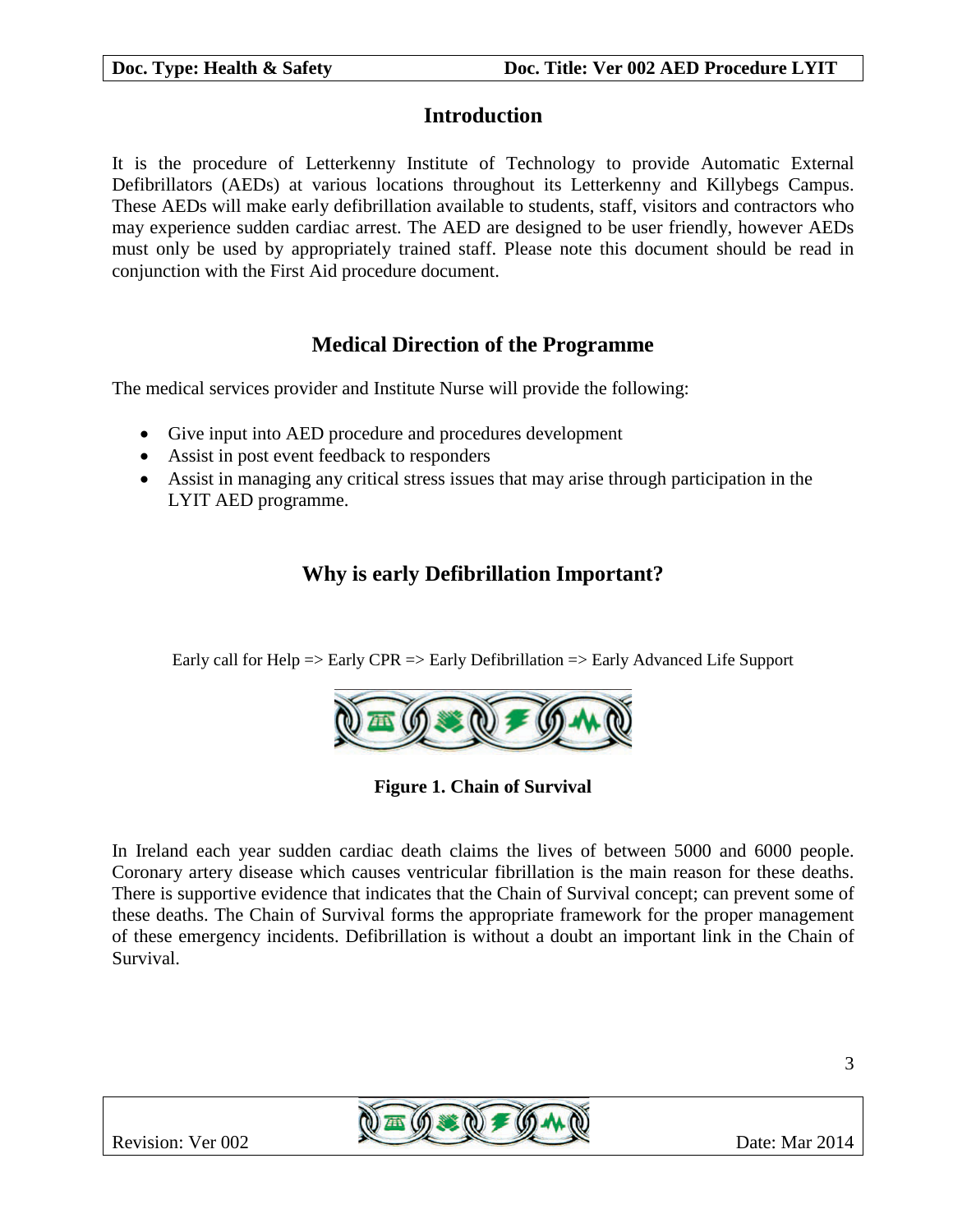## **What is an AED?**

An Automated External Defibrillator (AED) is used to treat victims who experience sudden cardiac arrest. The AED guides the trained user through the steps of defibrillation. The AED must only be used when a victim is unconscious, has no detectable pulse and is not breathing. It is designed to analyse a heart rhythm and then advise the trained personnel if a shockable rhythm is detected, the AED will charge to the appropriate energy level and advise the trained user to deliver a shock by pushing a button on the unit.

## **Location of AED's**

In the Letterkenny Campus:

- 1. Defibtech DDU-100 AED located in Main building at the main reception desk in alarmed wall mounted case.
- 2. Defibtech DDU-100 AED located in Main building  $3<sup>rd</sup>$  Floor nursing corridor number 3500 opposite the lift beside office 3401 in alarmed wall mounted case.
- 3. Defibtech DDU-100 AED located in Main building  $3<sup>rd</sup>$  Floor connecting corridor between Science Labs and lecture theatres opposite the top of stairwell no. 2 in alarmed wall mounted case.
- 4. Defibtech DDU-100 AED located in An Dánlann at the main reception desk in alarmed wall mounted case.
- 5. Defibtech DDU-100 AED located in CoLab across from the main reception desk in alarmed wall mounted case.

In the Killybegs Campus:

- 1. Defibtech DDU-100 AED is located in Main Building in alarmed wall mounted case at the main reception.
- 2. Defibtech DDU-100 AED is located in Barry's Building in alarmed wall mounted case inside entrance to building.

## **Equipment**

The AEDs are positioned in alarmed wall mounted cases that are not locked. When the door of the case is opened an alarm is activated in the wall mounted case and is turned off once the door is closed again.

Equipment List:

- Defibrillator (Defibtech) Medical shears
- Defibrillator Pads x 2 sets Towel
- Defibrillator Carrying Case Razor
- 
- Vent Aid Face mask
- 
- 
- 
- Gloves Survival Bags (MPC only)

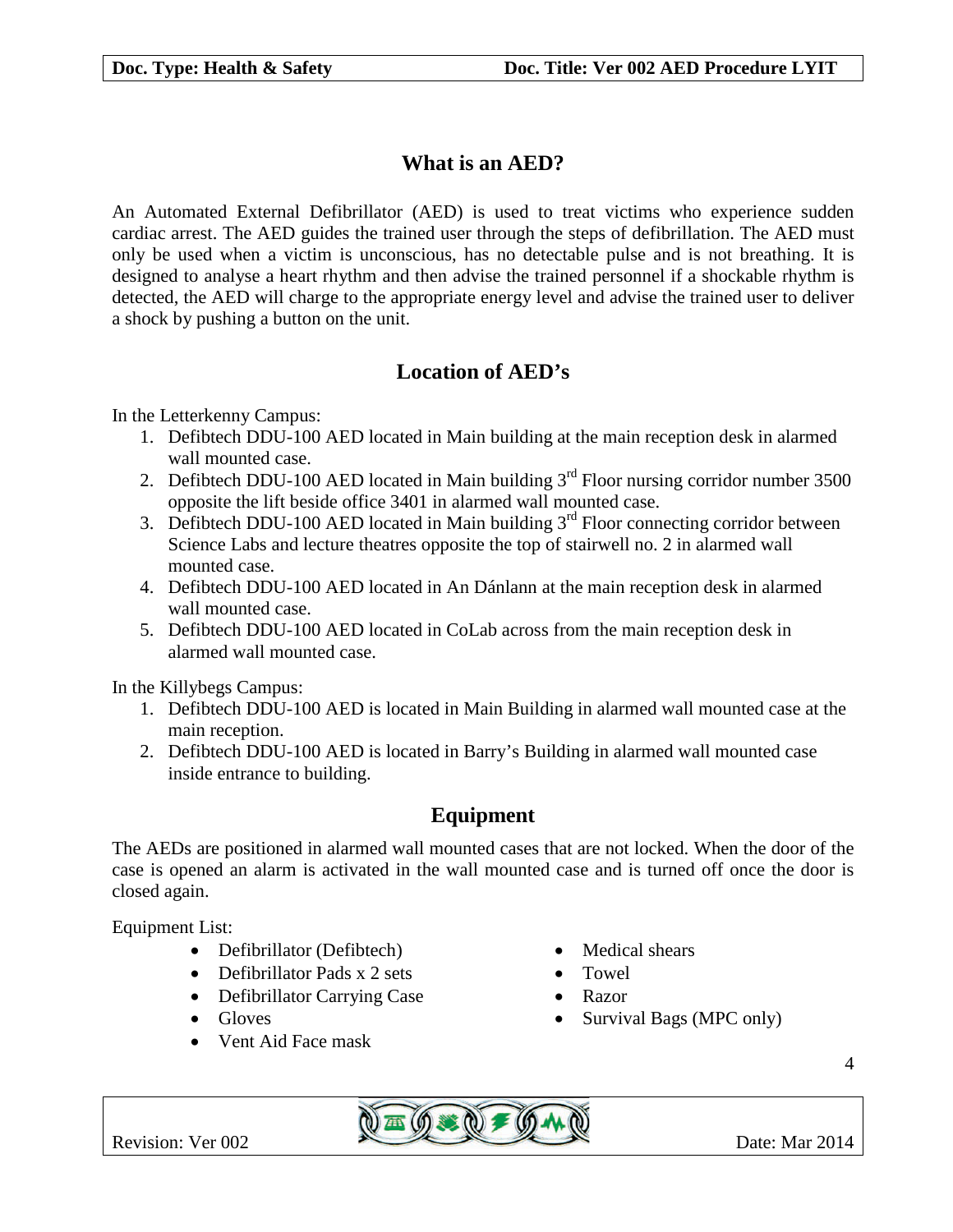## **Area of Cover**

The AED Programme covers the entire Letterkenny Institute of Technology Campus and Killybegs Campus grounds.

## **Maintenance**

The equipment and accessories to necessitate support of a medical emergency response shall at all times be maintained in a state of readiness. A weekly maintenance checklist is contained in Appendix 1. When a defibrillator checker becomes aware that equipment is not operating correctly, is approaching its use by date or where accessories need to be replaced then that person shall notify the Health & Safety Officer without delay. The Health & Safety Officer will then immediately organize for the repair/replacement of the defective items and the renewal of accessories.

Please note a set of pads in sealed package must be connected to the AED at all times. The pads can then be stored at the back (Defibtech model) of the AED in the area provided.

An AED Inspection Checklist is completed for each AED on a weekly basis by the Defibrillator Checkers. These Defibrillator checkers are qualified First aiders.

These Defibrillator Checkers or First aiders will check the AED on a weekly basis to ensure that it is operational; this weekly check will be a visual check to ensure that it is ready for use and complete the maintenance inspection checklist in appendix 1.

## **Active Status Indicator (ASI) for Defibtech DDU-100E**

When the unit is switched off, this indicator (ASI) blinks green to indicate the unit is fully operational and blinks red to indicate the unit needs attention or servicing, it can also emit a beep to attract attention. It is located at the front top right hand corner of the unit see picture below. If the ASI is flashing red, turn the AED on. If the unit does not turn on or does not speak, the AED is not operational and requires servicing. If the unit does turn on, the voice prompts will indicate the nature of the problem. If the problem cannot be rectified contact the Health and Safety Officer immediately who will make contact with the suppliers' technical team. - See figure 2.

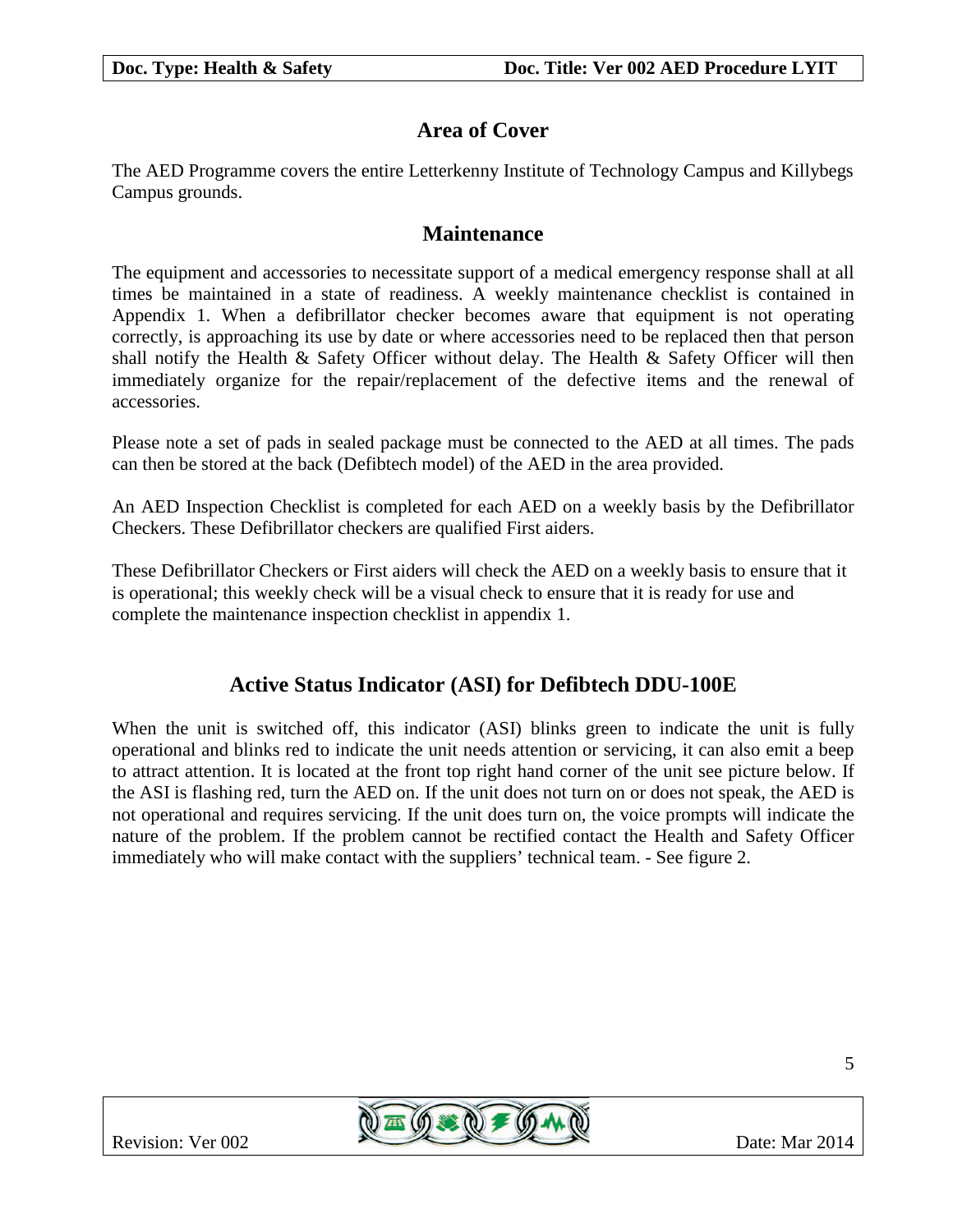#### **Active Status Indicator Light (Flashes Green)**



**Figure 2. Defibtech DDU E**

\*Please note for further detail on checking of Defibtech DDU see Defibtech Operators Manual.

## **Training & Authorized AED Users**

Staff members who are authorized to use AED's are those staff members who have received CPR and Defibrillator training by a certified instructor. Staff members that are trained must hold a current certificate which is valid for a period of two years. After this period has elapsed they must be re-certified.

Initial CPR and AED training will be provided to anybody who volunteers to be a First Aider. The CPR training will have to be successfully completed prior to undertaking training on the AED.

Refresher training or AED skills check shall be provided to all First Aiders on a six monthly basis. Failure on a member's behalf to attend the refresher training will result in that person being removed from the list of authorized AED users. AED Training and refresher training shall be provided by a currently certified instructor.

The Health & Safety Officer shall maintain training records for the AED First Aiders.

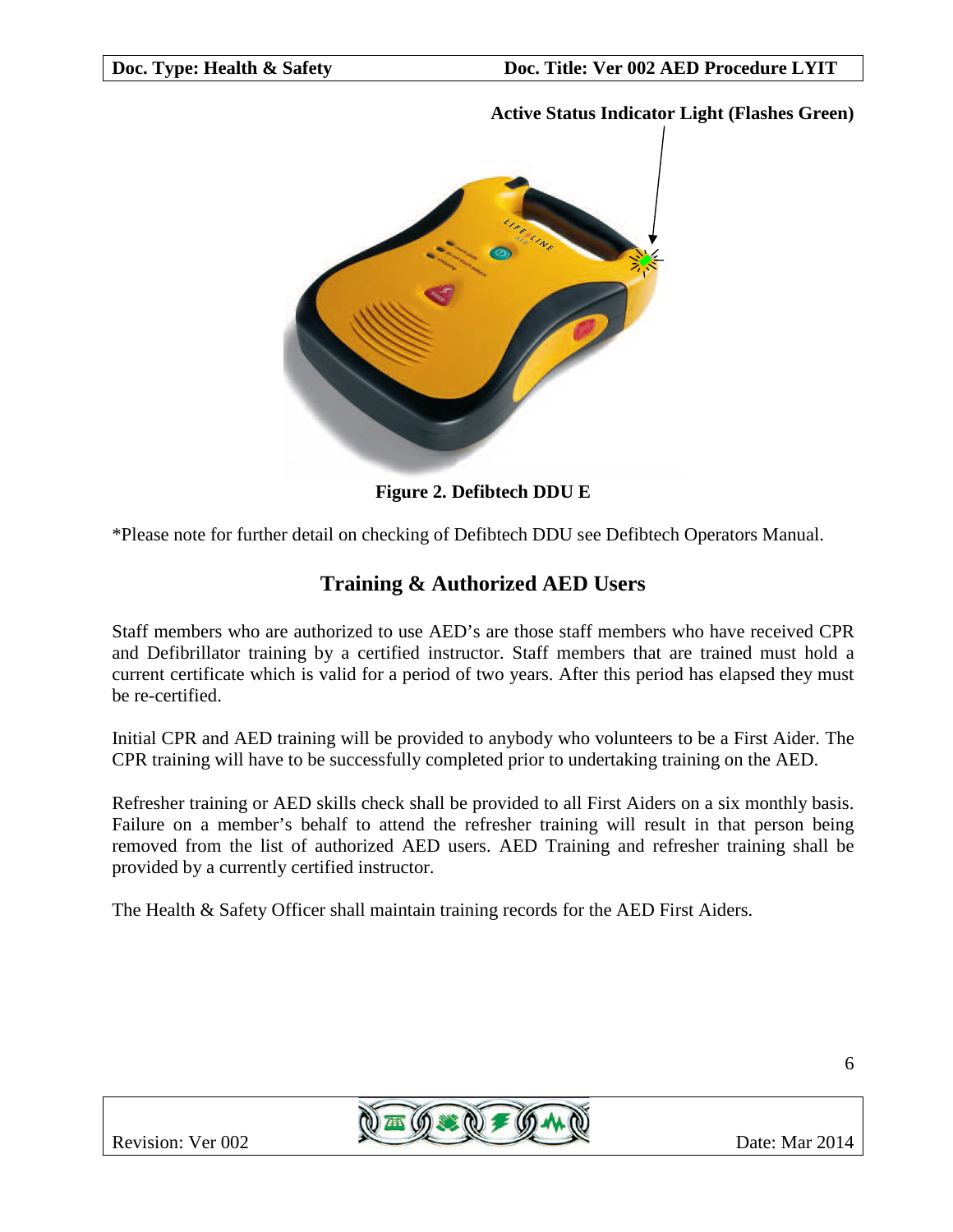## **Emergency Response**

#### **At LYIT Campus:**

On discovering a person in need of first aid or cardiac emergency:

Call First aiders by dialling 6007 from an internal phone or 074 – 9186007 from a mobile, (This number is a dedicated line that takes precedence over all other calls in the institute and calls all First aiders simultaneously until the first person answers. This will get you in contact directly with a qualified First aider.)

Tell the responder where the victim is located; give the building, closest room number and floor you are on. The First aider will then proceed to the victims' location.

#### **At Killybegs Campus:**

On discovering a person in need of first aid or a cardiac emergency.

Call First aiders by dialling 6610 from an internal phone or 074 – 9186610 from a mobile, (This number is a dedicated line that takes precedence over all other calls in the institute and calls all First aiders simultaneously until the first person answers. This will get you in contact directly with a qualified First aider.)

Tell the responder where the victim is located; give the building, give closest room number and floor you are on. The First aider will then proceed to the victims' location.

## **First aider AED Procedure**

Where a First Aider is called to the emergency by the person who found the victim the following procedure applies for a non witnessed collapse:

- Get the nearest AED or call main reception or nominate a person to retrieve it and bring it to the emergency location – inform a person at reception of the emergency location
- Go to the emergency location
- Assess scene for safety
- Ensure own safety and safety of casualty
- Determine unresponsiveness if unresponsive
- Actuate the emergency services call 112 or 999 for a Cardiac Ambulance
- Open airway head tilt/chin lift look inside mouth
- Check for signs of life look, listen and feel for breathing  $(10$  seconds)



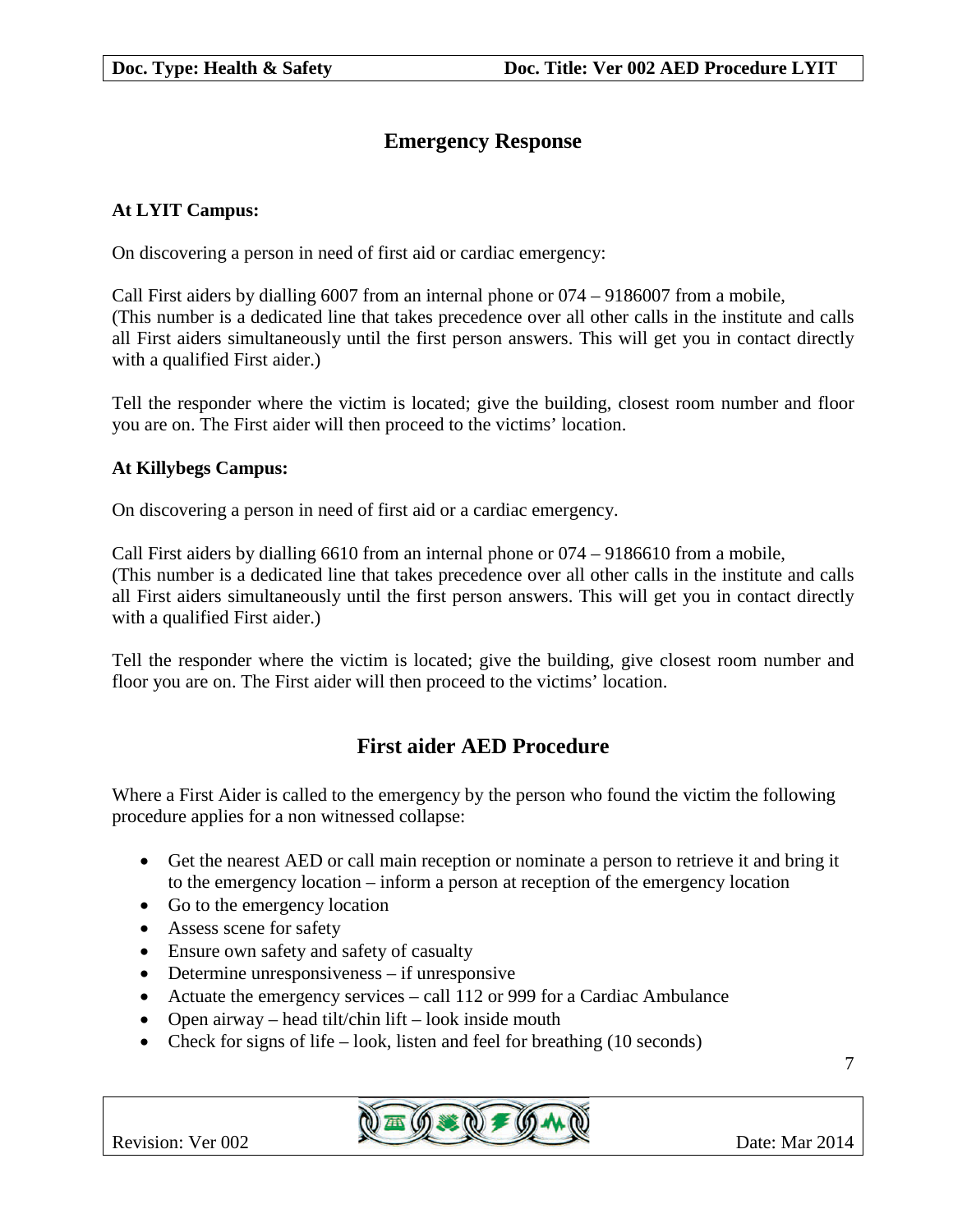- Commence CPR until AED is available
- Turn on AED
- Clear and prepare chest shave chest hair if needed for good contact of electrodes. If the chest is dirty or wet wipe it dry.
- Apply electrodes to bare chest ensuring correct location. If you know the patient has an implanted pacemaker, do not place electrodes directly over an implanted device.
- Allow AED to analyse casualty
- Follow instructions given by AED

#### **If shock is advised**

- Clear area making sure **nobody** is touching the victim
- Call out in a clear voice **"Stand Clear"**
- Push shock button when prompted to do so
- Follow instruction given by AED

All members of the AED Response Team can be contacted by calling the LYIT campus emergency number 6007 from internal phone or 074 – 9186007 from mobile or by calling the Killybegs campus emergency number 6610 from internal phone or 074 – 9186610 from mobile.

#### **Note:** *The Institute Nurse or doctor must be called to all incidents involving students.*

#### **Reception**

Reception will ensure a member of Security or staff is notified to meet the Ambulance and bring them to the location of the incident.

If a person calls reception with an emergency then reception will call the emergency numbers above for LYIT Campus 6007 and for Killybegs Campus 6610.

Reception if required will call 9-999 or 9-112 immediately.

If asked by the First aider the receptionist will nominate a person to bring the AED to the location of the emergency.

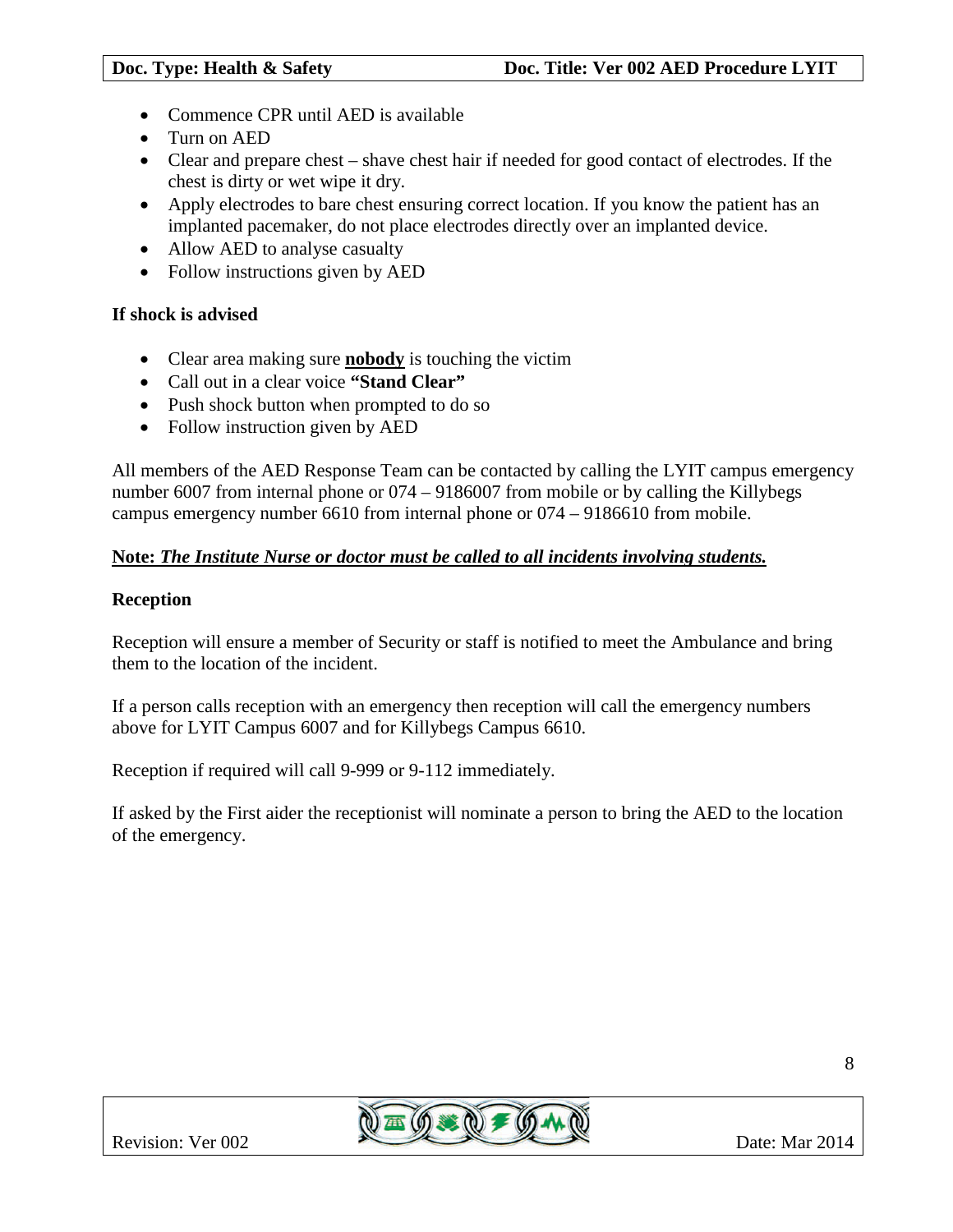## **Reporting Procedures**

To ensure the effectiveness of Letterkenny Institute's Procedure on AED it is important that any member of the response team who uses the AED on a person makes out a report see appendix 2. The Casualty Report Form must be completed in all instances where the AED is used and completed form returned to the Health & Safety Officer.

## **Post Event Review**

Following each use of the AED a review shall be conducted to learn from the experience. All participants in the event shall participate in the review. Included in the review shall be the identification of actions that went well and the collection of opportunities for improvement as well. The review will also allow those involved in the incident to speak of their experience and if there are matters that are of concern to them.

If required, counselling will be provided by Employee Advisory Resource Ireland (EAR Ireland) through the Employee Wellbeing Programme via the SAFER model

#### **SAFER Model**

| Stabilisation                                 |
|-----------------------------------------------|
| Acknowledgement of Crisis                     |
| <b>Facilitation of Understanding</b>          |
| <b>Encouragement of Adaptive Coping</b>       |
| <b>Restoration of Independent Functioning</b> |
|                                               |

The Safety Committee shall receive a summary of the post event review. The Institute Nurse shall maintain a copy of the post event review summary.

**Please note\*** for any AED device failure the Medical Devices Dept. of the Irish Medical Board must be contacted. When adverse incidents have occurred the manufacturer is required by law to carry out an investigation to determine why the event occurred and to identify in any way in which the device may have contributed.

## **Code of Conduct**

Cardiac First aiders need to ensure that they are tactful, sympathetic, patient and respectful. A patients clothing must not be removed unnecessarily. The dignity of the person must be maintained at all times while dealing with a response.

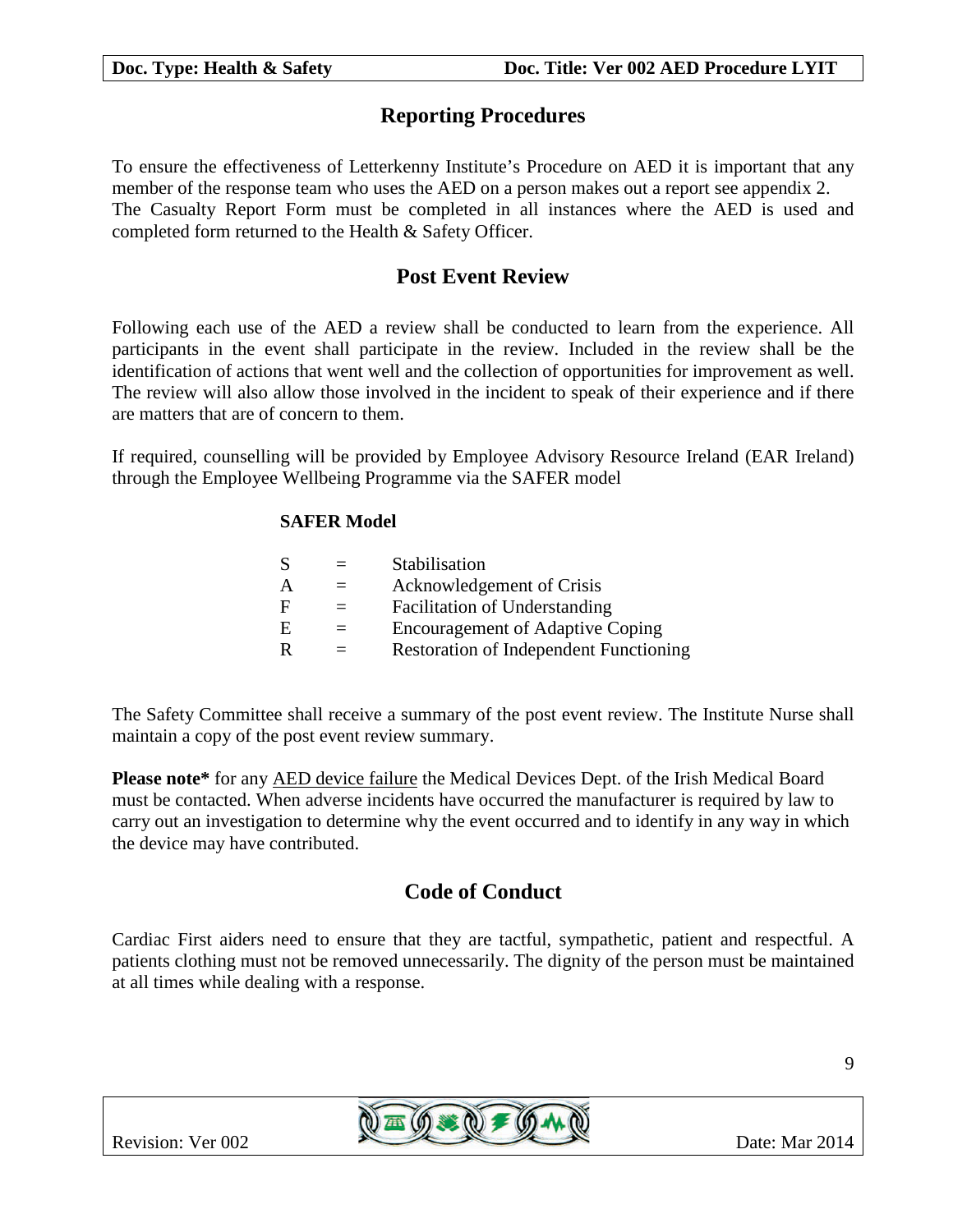## **APPENDIX 1**

### **Maintenance Checklist Form**

**Location \_\_\_\_\_\_\_\_\_\_\_\_\_**

**Serial Number \_\_\_\_\_\_\_\_\_\_\_\_\_\_\_\_\_\_\_\_**

**Inspected By \_\_\_\_\_\_\_\_\_\_\_\_\_\_\_\_ Date\_\_\_\_\_\_\_\_\_\_\_\_Time\_\_\_\_\_\_\_\_**

**(Block capitals)**

**Inspection Checklist (please tick)**

| <b>Active Status Indicator (ASI)</b> | Yes | No |
|--------------------------------------|-----|----|
| <b>Green Light Flashing</b>          |     |    |

| <b>Exterior/Cables</b>                       | Yes | No |
|----------------------------------------------|-----|----|
| Carry case intact and clean                  |     |    |
| Exterior of AED is clean and undamaged       |     |    |
| Cables clean and undamaged                   |     |    |
| Cable securely attached to unit              |     |    |
| MAIN pair electrodes present and attached to |     |    |
| cables                                       |     |    |
| Pair of attached electrodes in date          |     |    |
| One set of SPARE electrodes (pads) present   |     |    |
| Electrodes in sealed packages and in date    |     |    |

| <b>Battery</b>   | Yes | No. |
|------------------|-----|-----|
| Attached to unit |     |     |
| In date          |     |     |
| Charged for use  |     |     |

| <b>Defibrillator Carry Case Content</b> | Yes | No |
|-----------------------------------------|-----|----|
| Razor                                   |     |    |
| Towel                                   |     |    |
| Vent Aid – (Face Mask)                  |     |    |
| <b>Shears</b>                           |     |    |
| Gloves (One Pair)                       |     |    |

| <b>Operation</b>                            | Yes | No. |
|---------------------------------------------|-----|-----|
| Unit self test as per instructions (Annual) |     |     |
| Verbal Prompts (Annual)                     |     |     |
| Visual Indicators                           |     |     |

**Signature\_\_\_\_\_\_\_\_\_\_\_\_\_\_\_\_\_\_\_\_\_\_\_\_\_\_\_\_\_\_\_\_\_\_\_\_\_**



10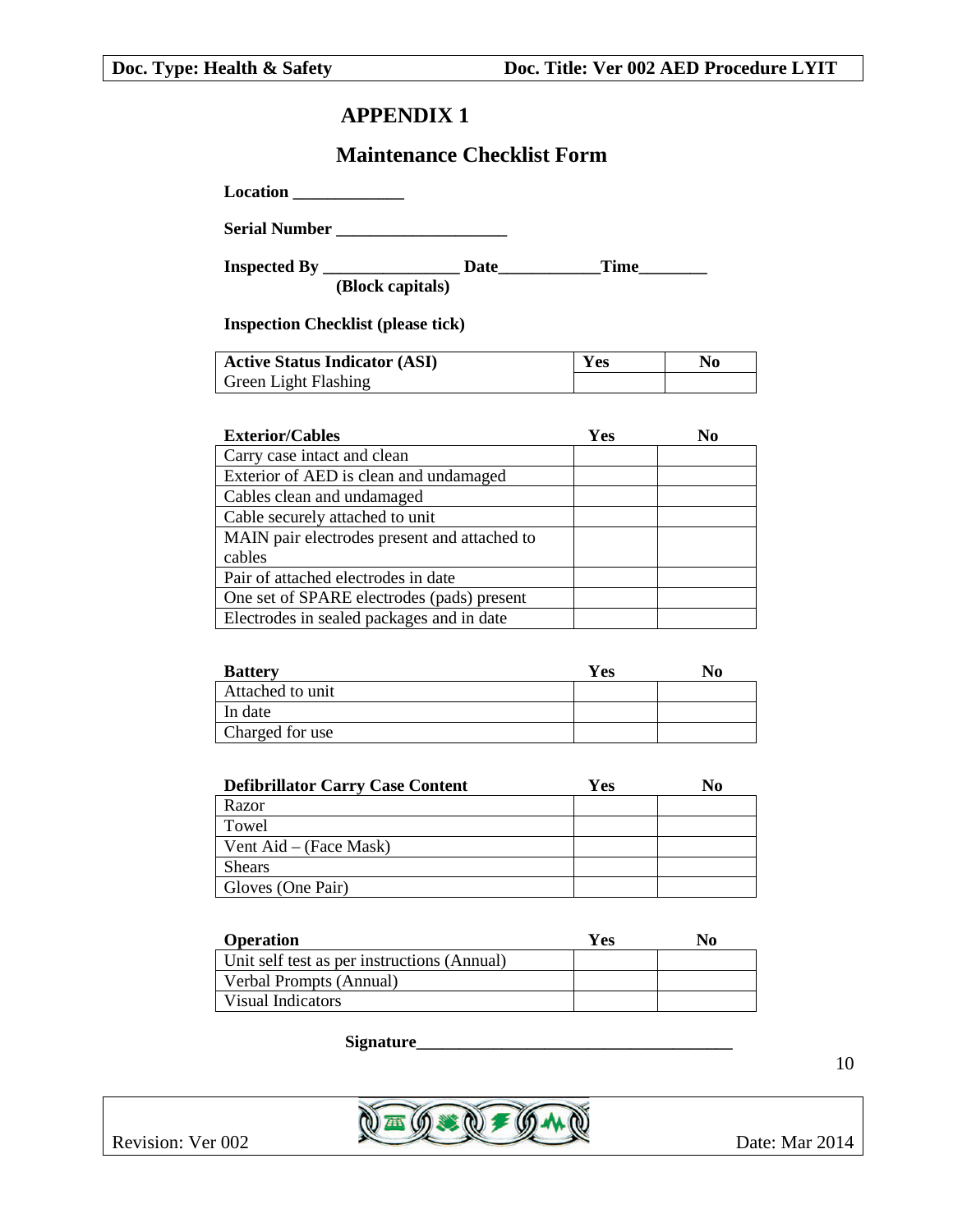

11

Revision: Ver 002  $\sqrt{2\pi}$   $\sqrt{3\pi}$   $\sqrt{4\pi}$   $\sqrt{4\pi}$  Date: Mar 2014